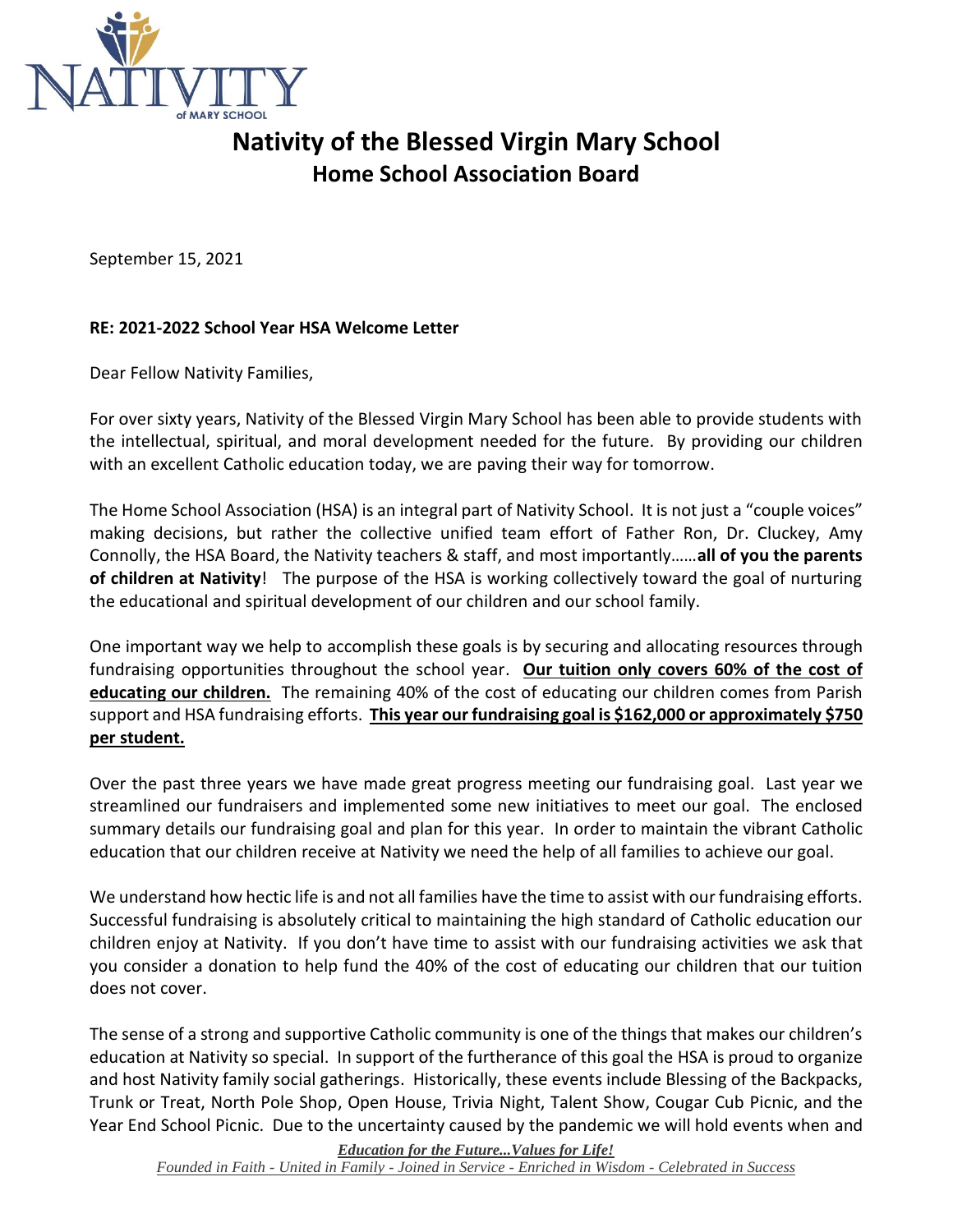

## **Nativity of the Blessed Virgin Mary School Home School Association Board**

if we are able to. We will communicate the timing of the events we are able to hold as the year progresses.

Please take the time to prayerfully reflect and consider ways that you can actively provide your time and talents to contribute to the success of the fundraising opportunities and HSA sponsored events available here at Nativity this school year. Investing in our children's and Nativity's success is crucial to ensuring that Nativity has the strong sense of community and resources needed to support our children's education.

If you have any questions or would like more information on ways to get involved at Nativity please feel free to contact me or any member of the HAS board, our contact information is available on the school website. I, as well as the entire HSA Board and Nativity community look forward to working with all of you this school year.

Sincerely,

Jill Deck (Nativity HSA President)